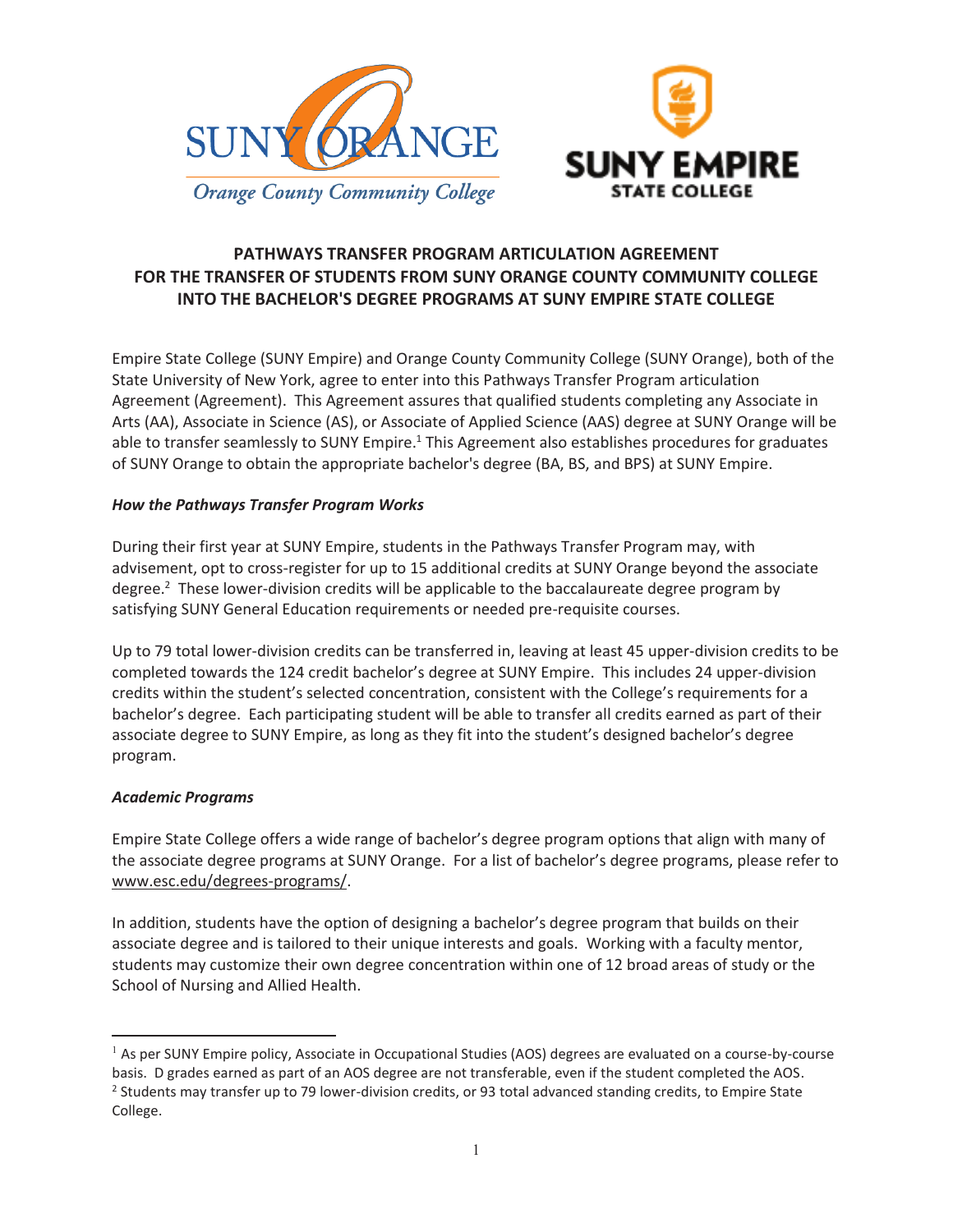Students at Empire State College can earn their degree without having to leave their home community. The flexibility of the educational model allows them to customize their courses to fit around their family, work and community commitments. Students are able to combine a number of course modalities into their degree program including online courses, independent studies, seminars and small group studies, residencies, and cross registration at other colleges (with advisement).

## *Benefits for Orange County Community College Transfer Students*

Empire State College will provide the following benefits for participating SUNY Orange students:

- Guaranteed admission to a bachelor's degree program
- **•** Provision of a one-time \$100 *Better Together* transfer scholarship at SUNY Empire
- Waiver of the \$50 admission / orientation fee
- Waiver of the admissions application essay

To be eligible, SUNY Orange transfer students must have completed an associate degree or be in (or entering) their final semester of completing an associate degree.

A unique application benefits code for interested students to use during the admissions application process will be created by SUNY Empire and provided to appropriate staff at SUNY Orange for distribution.

## *Benefits for Employees of Orange County Community College*

Employees of SUNY Orange may participate in the Pathways Transfer Program and become students at SUNY Empire by way of this Agreement. Employees who already hold an associate degree are eligible for the benefits as listed above for transfer students, regardless of when they received their degree. Further, employees who hold a bachelor's degree and wish to pursue a graduate degree at Empire State College are eligible for the following benefits:

- Waiver of the \$50 graduate admission / orientation fee
- \$100 graduate student scholarship in the first term of matriculated enrollment in the School for Graduate Studies
- A single point of contact at the School for Graduate Studies to guide new students through the admissions, enrollment and orientation process

Evan Reese Graduate Outreach and Academic Advisement Coordinator Evan.Reese@esc.edu (800) 847-3000 ext. 2904

For a complete list of graduate level degree and certificate programs offered by Empire State College, or to apply, please go to https://www.esc.edu/graduate-studies/.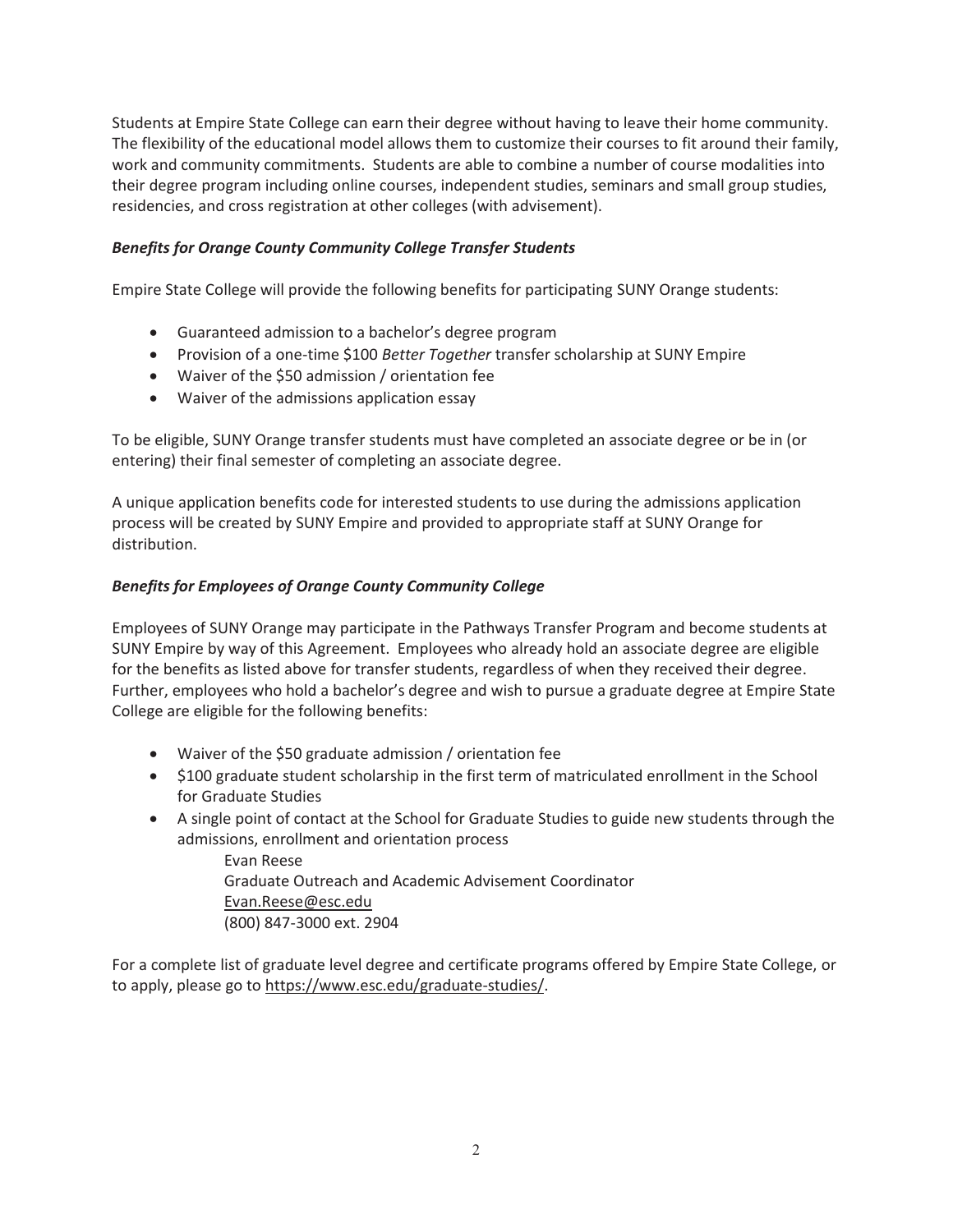## *Benefits for Active Military, Veterans, and Spouses*

SUNY Empire has a long-standing commitment of supporting active military, veterans and family members, and enthusiastically pledges to maintain its commitment to provide the following benefits and services to military-aligned students, and as they may be amended from time to time by SUNY Empire:

- Pre-enrollment advising and an Evaluated Education Plan (EEP) with a review of anticipated transfer credits prior to enrollment
- Waive all mandatory fees for military members (active-duty, guard, reserve and veterans) along with their spouses. Waived fees include: orientation fee, college fee, student activity fee, technology fee, health and wellness fee, portfolio (assessment) fee, and program amendment fee.
- Individualized Prior Learning Assessment (iPLA) fees are waived for military members
- Support military-aligned students through Veterans Affairs (VA) and Tuition Assistance (TA) funding processes
- Access to the Office of Veteran and Military Education (OVME) and its dedicated resources to support student success all the way through to degree completion.

## *Terms of the Agreement*

 $\overline{a}$ 

- 1. SUNY Empire agrees, for those students who successfully complete an associate degree (AA, AS, AAS) at SUNY Orange and meet SUNY Empire's admissions requirements, to accept the entire associate degree from SUNY Orange into a bachelor's degree program.<sup>3</sup> SUNY Empire's nursing program is selective and has additional program specific admission requirements.
- 2. SUNY Orange students have the ability to transfer up to 79 lower-division credits towards an SUNY Empire bachelor's degree, with the remaining 45 credits (of the 124 credit bachelor's degree) to be completed at the upper-division level with SUNY Empire. Upon completion of an associate degree, SUNY Orange students, with appropriate advisement, may complete additional credits up to the 79-credit limit at SUNY Orange.
- 3. The maximum amount of advanced standing a student may be granted at SUNY Empire is 93 total credits. This total would include lower and upper-division transcript credits, pre-evaluated credit (such as ACE, NCCRS, or SUNY Empire's Professional Learning Evaluation program), military credits, and individualized prior learning assessment, as long as those credits fit into an approved degree program. Additional details are found in the "Academic Guidelines" section of this Agreement.
- 4. Both SUNY Orange and SUNY Empire agree to give the widest possible publicity to the establishment of this Agreement, such as inclusion of procedures and descriptions in catalogs, bulletins, marketing publications, and webpages. This literature should clearly specify the persons or offices to contact at each institution.
- 5. SUNY Orange agrees to advise interested students, alumni and faculty advisors of the provisions of this Agreement.
- 6. SUNY Empire will provide pre-enrollment advising and/or information sessions for prospective transfer students onsite and online as appropriate. Further, SUNY Empire will provide outreach to SUNY Orange faculty and staff regarding SUNY Empire information and this Agreement.

<sup>&</sup>lt;sup>3</sup> As per SUNY Empire policy, Associate in Occupational Studies (AOS) degrees are evaluated on a course-by-course basis.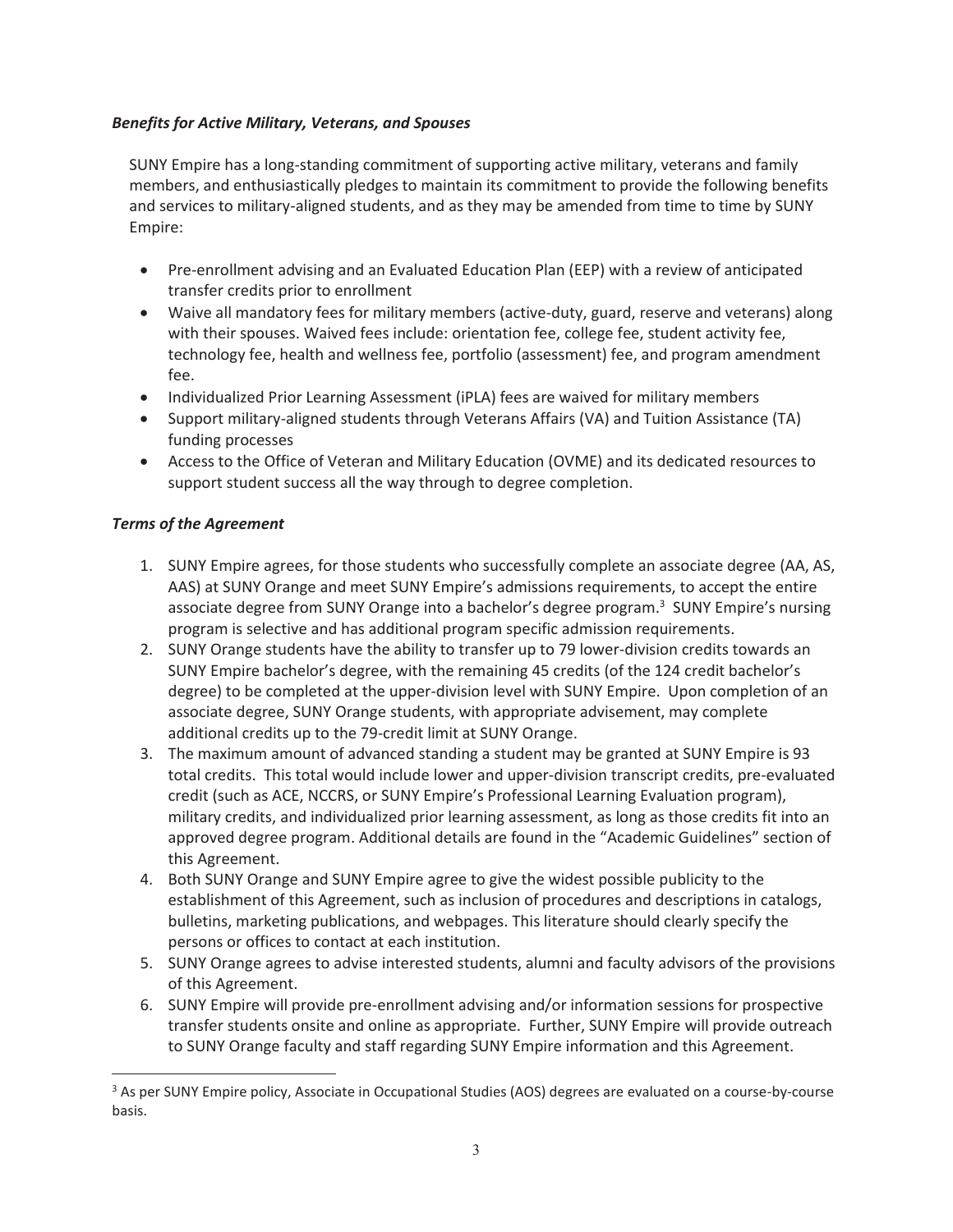- 7. This Agreement becomes effective when all signatures are affixed, as of the date of the last signature, and remains in effect for five years, or until one or both institutions deem it necessary to terminate the Agreement. Matters of concern that affect this Agreement should be brought to the attention of the Director of Academic Development in the Office of Partnerships at SUNY Empire, and the Vice President for Academic Affairs at SUNY Orange for discussion and amendments. The Agreement may be amended or renewed by mutual Agreement in writing.
- 8. Either party may terminate this Agreement with thirty calendar days of advanced notice, in writing, sent via certified mail return receipt requested to:

| <b>Orange County Community College</b> |  |  |
|----------------------------------------|--|--|
| Dr. Erika Hackman                      |  |  |
| Vice President for Academic Affairs    |  |  |
| 115 South Street                       |  |  |
| Middletown, NY 10940                   |  |  |
|                                        |  |  |

- 9. In performing its obligations under this Agreement, each party shall comply with all applicable laws, rules, regulations, institutional policies, and accreditation standards.
- 10. This Agreement is not exclusive to SUNY Orange.
- 11. SUNY Empire and SUNY Orange agree that each is acting independently of the other, that they are not a joint venture, and that neither party is an agent of the other.
- 12. Both parties acknowledge that this Agreement does not create a partnership as defined by New York Partnership Law, nor is either Party acting as the agent for the other. The parties agree that each is acting independently of the other, in a cooperative collaboration.
- 13. Both parties acknowledge the confidential nature of student information that may be exchanged between them. As such, both colleges agree that this information must be kept secure, confidential, and only disclosed for authorized purposes, pursuant to the Family Educational Rights and Privacy Act (FERPA). Student information will not be shared with third parties, and all FERPA regulations will be adhered to.

## *Guidelines of the Agreement*

- 1. SUNY Orange students who successfully complete associate degree requirements for an AA, AS or AAS will be able to transfer to SUNY Empire all credits earned for the associate degree, including "D" grades that are part of the completed degree.
- 2. For a bachelor's degree at SUNY Empire, students must minimally complete 31 upper-division credits in residence towards a 124-credit bachelor's degree (see "Academic Guidelines" section for more details).
- 3. Any courses taken at SUNY Orange beyond the associate degree will be evaluated for transfer separately from the associate degree based on SUNY Empire's advanced standing policies.
- 4. There is no time limitation on transfer credits substantiated by a transcript except in areas where that learning may become outdated, such as in computer technologies and the sciences. Such credits will be evaluated on a course-by-course basis and may not be accepted if it is crucial to the structure of a degree program or concentration.
- 5. Students will be given the opportunity to complete all requirements for the bachelor's degree in a closely related area of concentration. For students who have completed associate degrees that are not closely related to the desired bachelor's degree area of study, additional courses may be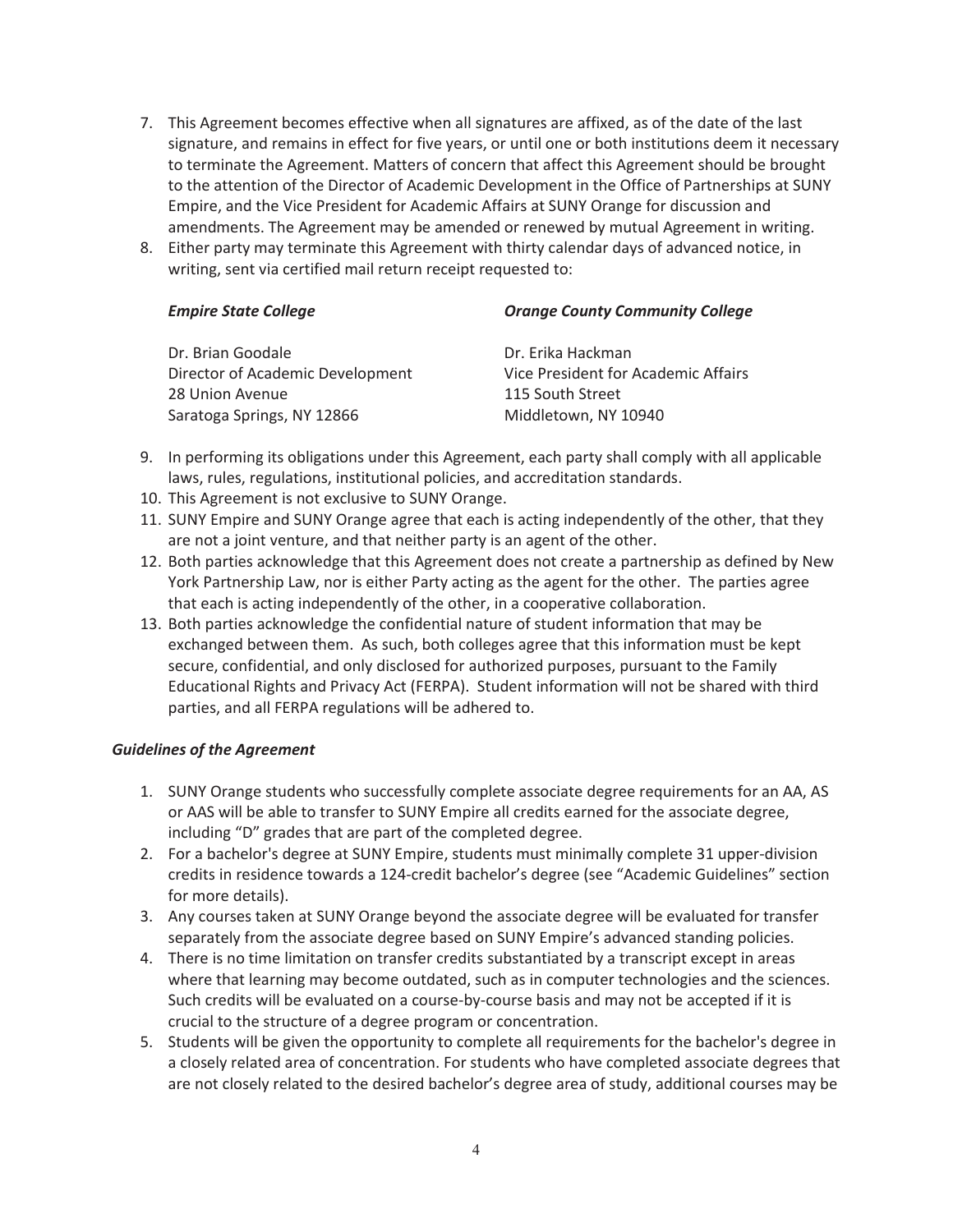required to complete their degrees and, in these cases, transcripts will be evaluated on a course-by-course basis to achieve maximum transferability.

- 6. All students need to complete the application process and meet all admissions criteria before being accepted to SUNY Empire.
- 7. Students may enroll at SUNY Empire on a full-time or part-time basis.
- 8. SUNY Orange will notify SUNY Empire of any substantial changes and/or alterations of its existing program and/or modifications related to accreditation status and/or program registration with registry agencies, if any, within 30 days of initial notification.

### *Academic Guidelines*

At SUNY Empire, students may self-design their bachelor's degree using approved area of study guidelines and the State University of New York (SUNY) and SUNY Empire degree requirements. Students pursuing a degree at SUNY Empire through this Agreement work with an assigned faculty mentor to determine the most appropriate degree for their interests and goals, and how best to apply the advanced standing transfer credits in designing their degree. Students are encouraged to complete the degree planning process as soon as possible after matriculating at SUNY Empire, however, the process must be completed before a student registers for the final 16 credits of their degree program.

| <b>Degree</b> | <b>Total</b><br><b>Credits</b> | <b>Maximum</b><br><b>Advanced</b><br><b>Standing</b><br><b>Credits</b> | <b>Minimum</b><br><b>SUNY Empire</b><br><b>Credits in</b><br><b>Residence</b> | <b>Minimum</b><br><b>Upper-Division</b><br><b>Credits</b> | <b>Minimum Upper-</b><br><b>Division Credits</b><br>in the<br>Concentration | <b>Minimum</b><br><b>Liberal Arts</b><br>and Sciences<br><b>Credits</b> |
|---------------|--------------------------------|------------------------------------------------------------------------|-------------------------------------------------------------------------------|-----------------------------------------------------------|-----------------------------------------------------------------------------|-------------------------------------------------------------------------|
| B.A.          | 124                            | 93                                                                     | 31                                                                            | 45                                                        | 24                                                                          | 94                                                                      |
| B.S.          | 124                            | 93                                                                     | 31                                                                            | 45                                                        | 24                                                                          | 62                                                                      |
| <b>B.S.N.</b> | 124                            | 93                                                                     | 31                                                                            | 45                                                        | 40                                                                          | 62                                                                      |
| B.P.S         | 124                            | 93                                                                     | 31                                                                            | 45                                                        | 24                                                                          | 32                                                                      |

*Table 1 Empire State College Bachelor's Degree Requirements*

- Area of Study and Concentration guidelines are used to structure the student's individualized degree program curriculum.
- To satisfy SUNY General Education requirements, every SUNY Empire bachelor's degree program must include at least 30 credits in seven general education knowledge and skill areas, as well as the areas of Mathematics and Basic Communication.
- Every SUNY Empire student must take 4-8 credits in Educational Planning.

Possible sources of additional Advanced Standing Credits:

- $\bullet$  Individualized Prior Learning Assessment<sup>4</sup>
- Transcript credit from a regionally accredited college or university
- **•** Standardized exams, such as CLEP or other exams<sup>5</sup>

 $\overline{a}$ 

<sup>4</sup> Individualized Prior Learning Assessment (iPLA) is credit awarded for verifiable college level learning acquired through work, life experience or independent study

<sup>5</sup> https://www.esc.edu/why-esc/credit-for-prior-learning/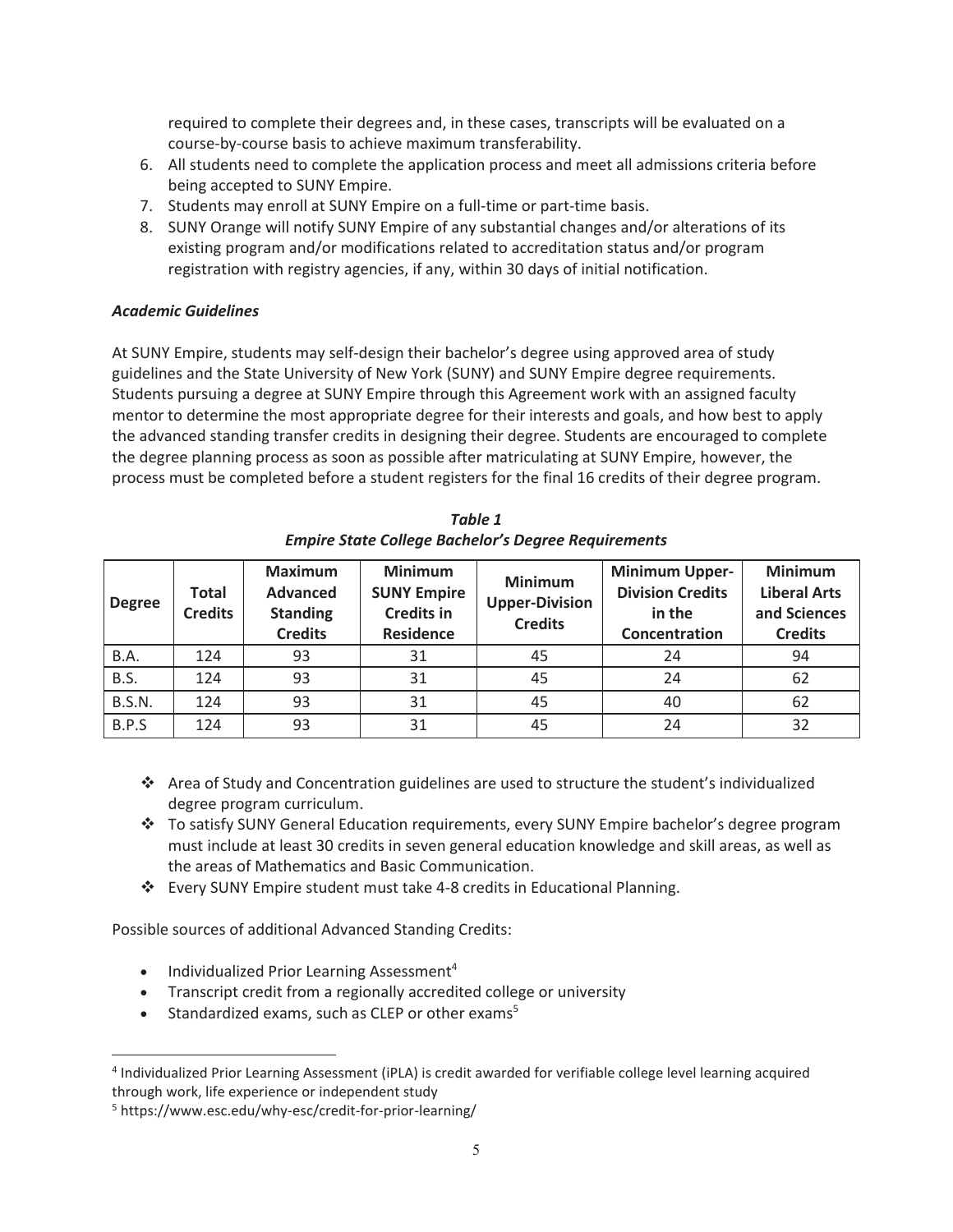- Military credit evaluated by the American Council on Education (ACE)
- Licenses or training evaluated by Empire State College

### *General Information*

Further information about SUNY Empire may be obtained by calling the Empire State College Student Information Center at (800) 847-3000 ext. 2285 (8:30am-5pm, Monday-Friday).

All transfer students must submit the Empire State College Application for Admission form along with an official transcript of completed course work from all colleges previously attended to the Office of Admissions, Empire State College, 111 West Avenue, Saratoga Springs, NY 12866. These forms can be found at https://www.esc.edu/admissions/.

#### *For Further Information*

#### **Orange County Community College Empire State College**

Mary Ford **Chris Rolley** Office of Educational Partnerships Hudson Valley region Mary.Ford@sunyorange.edu HVenroll@esc.edu (845) 341-4760 (800) 847-3000 ext. 3461

Director **Contact Contact Contact Coordinator** Senior Recruitment and Outreach Coordinator

#### *Tuition and Fees*

To learn more about Empire State College's current SUNY tuition and fee schedule, please refer to: https://www.esc.edu/tuition-financial-aid/tuition-rates/.

[SIGNATURE PAGE FOLLOWS]